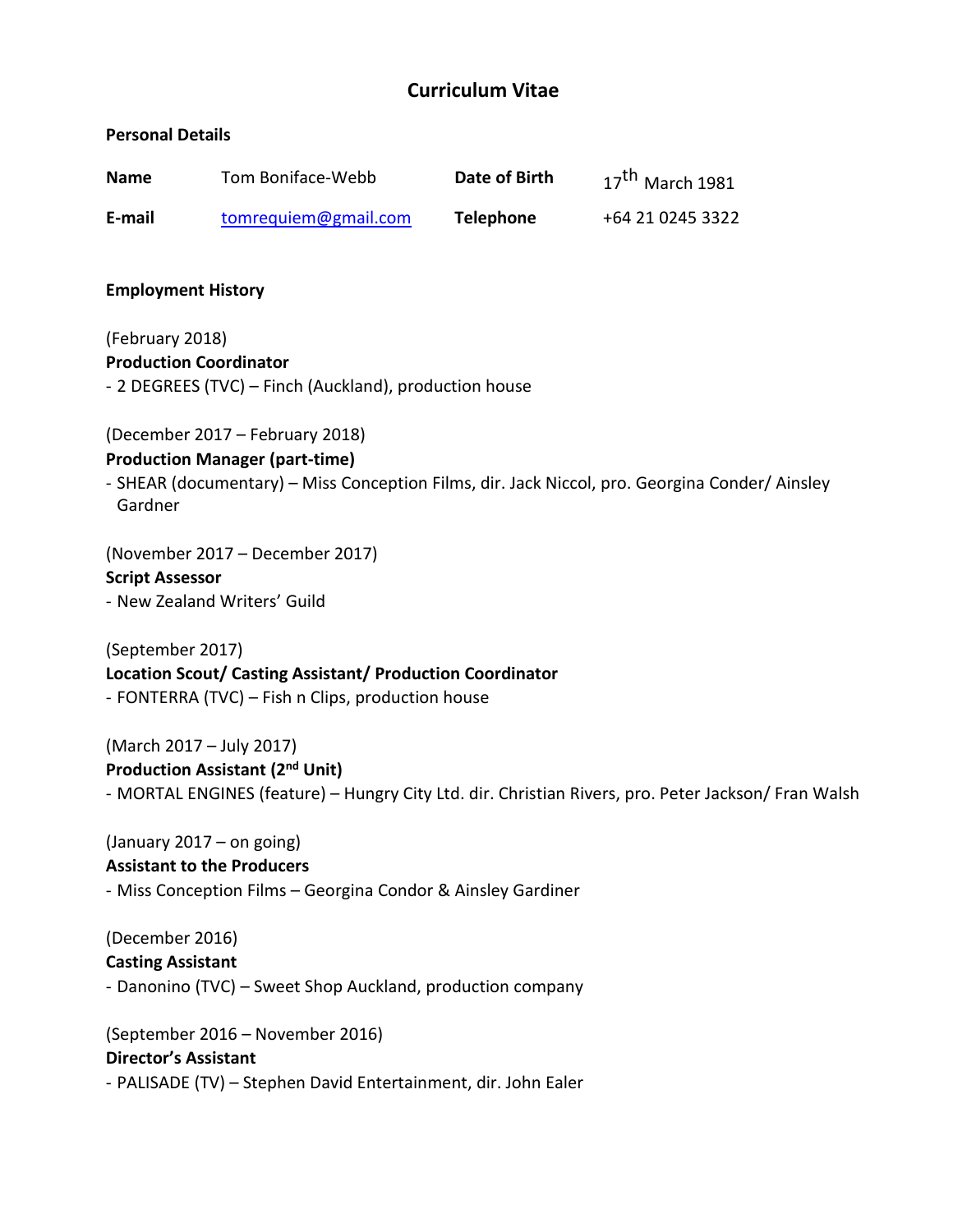(January 2016 – September 2016) **Post-Production Coordinator** - ONE THOUSAND ROPES (feature) – Blueskin Films, dir. Tusi Tamasese; pro. Catherine Fitzgerald

(October 2015 – December 2015) **Production Coordinator** - ONE THOUSAND ROPES (feature) – dir. Tusi Tamasese; pro. Catherine Fitzgerald

(March 2015 – October 2015) **Assistant to the CEO** (part time) - The Gibson Group – CEO Victoria Spackman

(July 2011 – March 2015) **Programme Department Coordinator** - The British Film Institute, London, UK

(May 2011 – June 2011) **Assistant to the CEO** - The UK Film Council, London, UK

(December 2008 – March 2010) **Assistant to the Head of Education** - The Royal Opera House, London

(May 2008 – December 2008) **Membership Executive** - Tate Gallery, London, UK

(August 2006 – May 2008) **Administrator, Learning & Audiences** - The British Museum, London, UK

# **Short Films (high-lights)**

| Production            | <b>Production/Title</b>                               | Role     | <b>Awards</b>                                                  |
|-----------------------|-------------------------------------------------------|----------|----------------------------------------------------------------|
| Company               |                                                       |          |                                                                |
| <b>Blueskin Films</b> | Flip (pre-prod)<br>(Jessica Grace Smith,<br>2018)     | Producer | New Zealand Film Commission - Fresh<br><b>Shorts Programme</b> |
| <b>Blueskin Films</b> | Boxes<br>(Jack Barrowman,<br>2017)<br>(NZFC Fresh 10) | Producer | New Zealand International Film<br>Festival, 2017               |